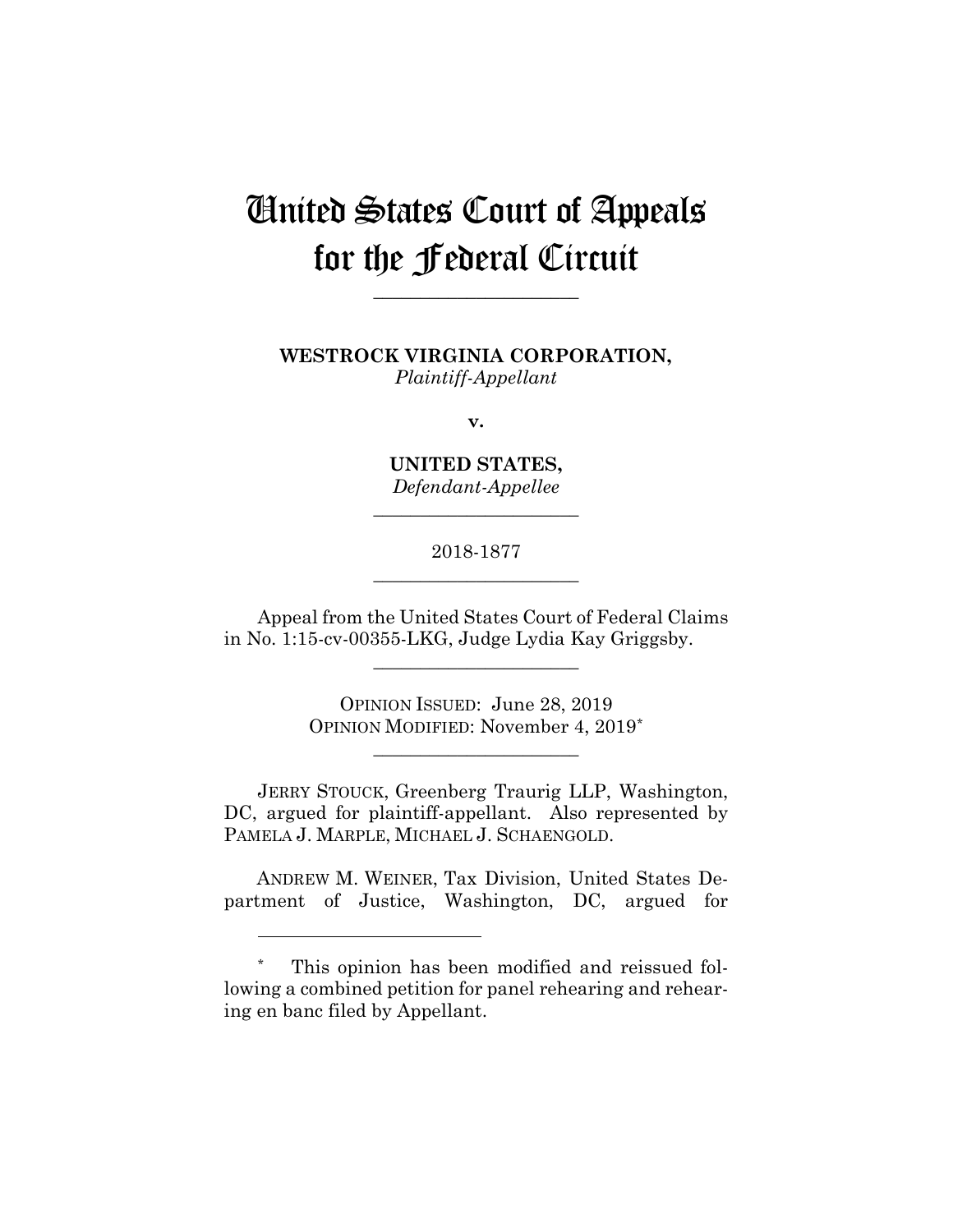defendant-appellee. Also represented by GEOFFREY KLIMAS, BRUCE R. ELLISEN, RICHARD E. ZUCKERMAN.

 $\mathcal{L}_\text{max}$  and  $\mathcal{L}_\text{max}$  and  $\mathcal{L}_\text{max}$  and  $\mathcal{L}_\text{max}$ 

Before NEWMAN, LINN, and WALLACH, *Circuit Judges.*

## LINN, *Circuit Judge.*

WestRock Virginia Corporation ("WestRock") appeals a decision of the United States Court of Federal Claims ("Claims Court") affirming the Department of the Treasury's award of a cash grant to WestRock in an amount that WestRock contends is less than the grant amount required under Section 1603 of the American Recovery and Reinvestment Act of 2009 ("Section 1603"). *WestRock Va. Corp. v. United States*, 136 Fed. Cl. 267 (2018). Because the Claims Court correctly determined that the amount of Treasury's grant award was consistent with Section 1603, we affirm.

I

In 2009, President Obama signed the American Recovery and Reinvestment Act ("Recovery Act") into law to encourage investments in clean energy property. Pub. L. No. 111-5, 123 Stat 115, 115–16 ("The purposes of this Act include . . . invest[ing] in transportation, environmental protection, and other infrastructure that will provide longterm economic benefits."). At the time of enactment, Section 48 of the Internal Revenue Code ("IRC" or "Code") already encouraged such investments by providing lump sum, investment tax credits for certain qualifying property. But, because tax *credits* are beneficial only if one is already generating income, Congress enacted Section 1603 of the Recovery Act to create an alternate program that provides *cash* grants in lieu of a tax credit to investors for certain qualifying investments. *See* H.R. Rep. No. 111-16 at 620– 21 ("It is intended that the grant provision mimic the operation of the credit under [IRC] section 48."). Section 1603,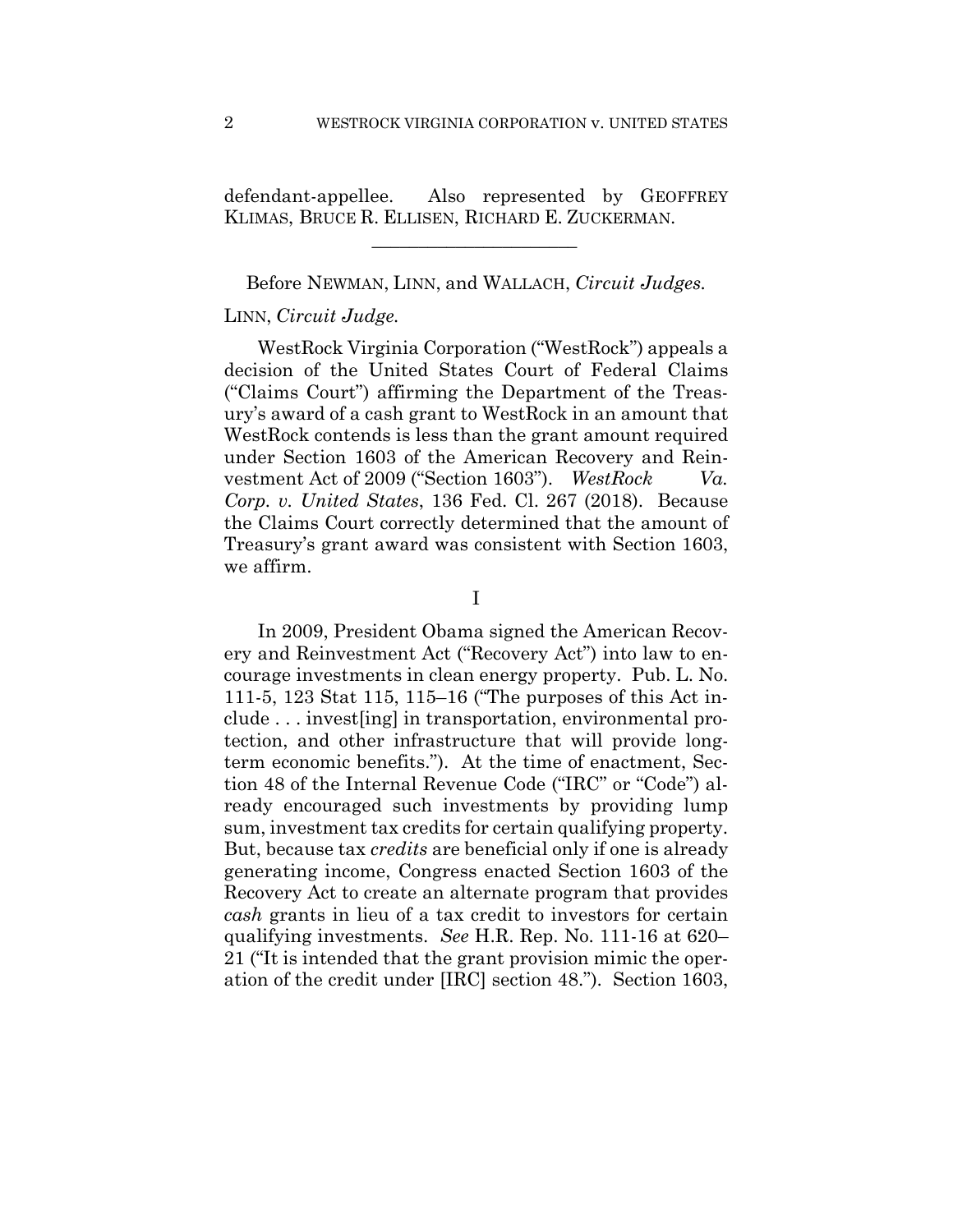which is administered by Treasury, recites, in relevant part:

SEC. 1603. GRANTS FOR SPECIFIED ENERGY PROPERTY IN LIEU OF TAX CREDITS.

(a) IN GENERAL.—Upon application, the Secretary of the Treasury shall, subject to the requirements of this section, provide a grant to each person who places in service specified energy property to reimburse such person for a portion of the expense of such property as provided in subsection (b).

\* \* \*

(b) GRANT AMOUNT.—

(1) IN GENERAL.—The amount of the grant under subsection (a) with respect to any specified energy property shall be the applicable percentage of the basis of such property.

(2) APPLICABLE PERCENTAGE.—For purposes of paragraph (1), the term "applicable percentage" means—

(A) 30 percent in the case of any property described in paragraphs (1) through (4) of subsection (d), and

(B) 10 percent in the case of any other property.

\* \* \*

(d) SPECIFIED ENERGY PROPERTY.—For purposes of this section, the term "specified energy property" means any of the following:

(1) QUALIFIED FACILITIES.—Any qualified property (as defined in section  $48(a)(5)(D)$  of the Internal Revenue Code of 1986) which is part of a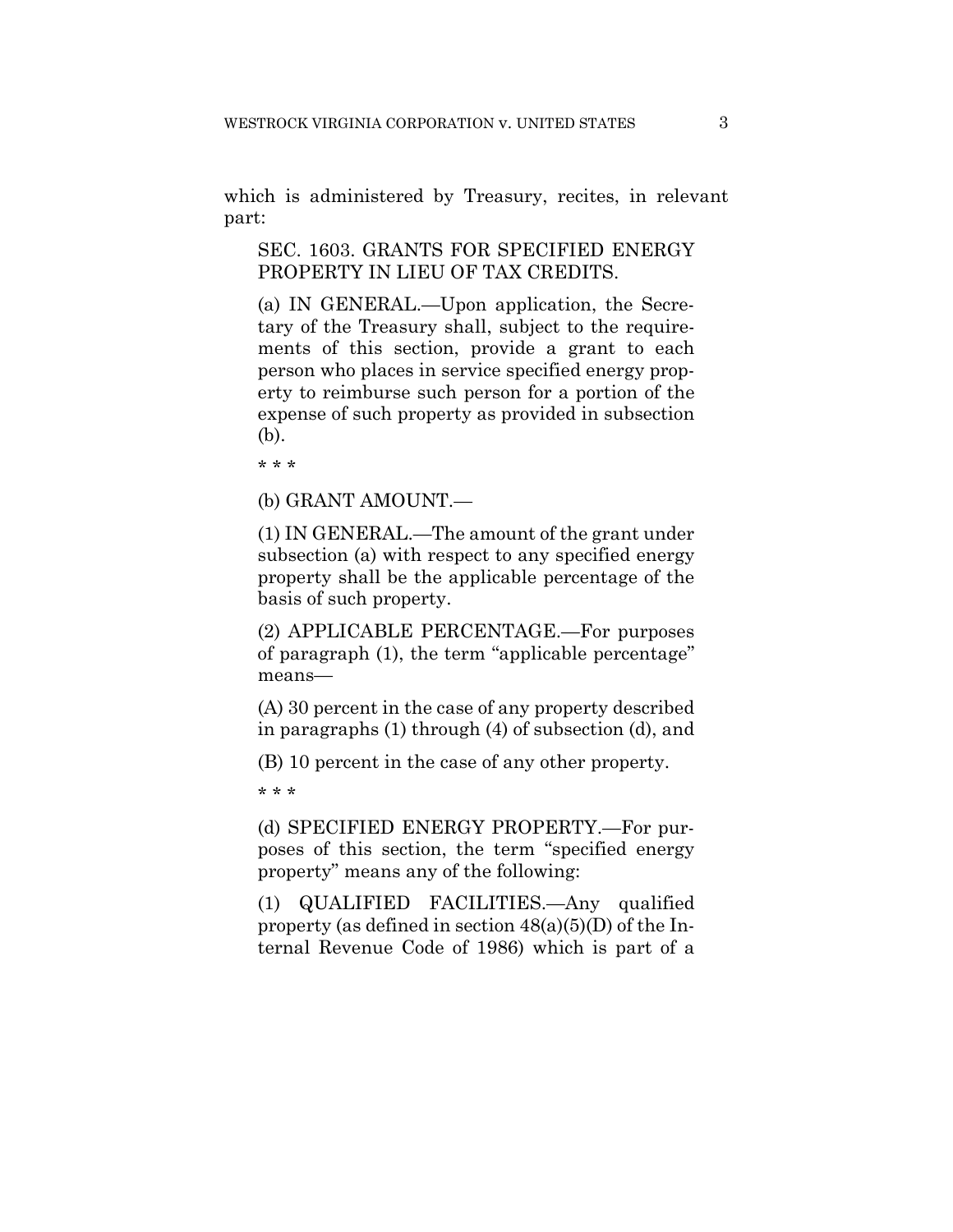qualified facility ... described in  $[\S 45(d)(3)]$  of such Code.

#### Pub. L. No. 111-5, 123 Stat. 115, 364–65 (emphases added).

Section 48(a)(5)(D) of the Internal Revenue Code, in turn, defines "qualified property" in relevant part as "tangible property (not including a building or its structural components), but only if such property is *used as an integral part* of the qualified investment facility," and IRC § 45(d)(3) defines "qualified facility" as a "facility *using open-loop biomass to produce electricity*." *Id.* (emphasis added). In sum, Section 1603 provides for a grant in the amount of 30 percent of the basis or cost of any qualified property that is used as an integral part of a facility that uses open-loop biomass to produce electricity.

II

WestRock runs a paper mill in Covington, Virginia. Previously, this paper mill was fueled by steam produced from eight boilers that burned various types of fuel, including fossil fuels and black liquor (a non-biomass fuel derived from the pulping process). In 2013, WestRock placed into service a cogeneration facility that burns open-loop biomass, i.e. material not originally intended for use as a fuel source. This facility uses two boilers to provide steam—a new biomass-fired boiler and an old boiler from WestRock's paper mill. The steam produced from both boilers is comingled and fed into a steam turbine generator. The generator then uses the steam to generate electricity. WestRock diverts some of the steam from the generator to the paper mill for use in the industrial paper process. *WestRock*, 136 Fed. Cl. at 270 (citing J. App'x 378–79). While WestRock disputed this last point before the Claims Court, it does not do so on appeal. It is therefore undisputed that not all the steam that is fed into the generator is used to generate as much electricity as it is capable of producing.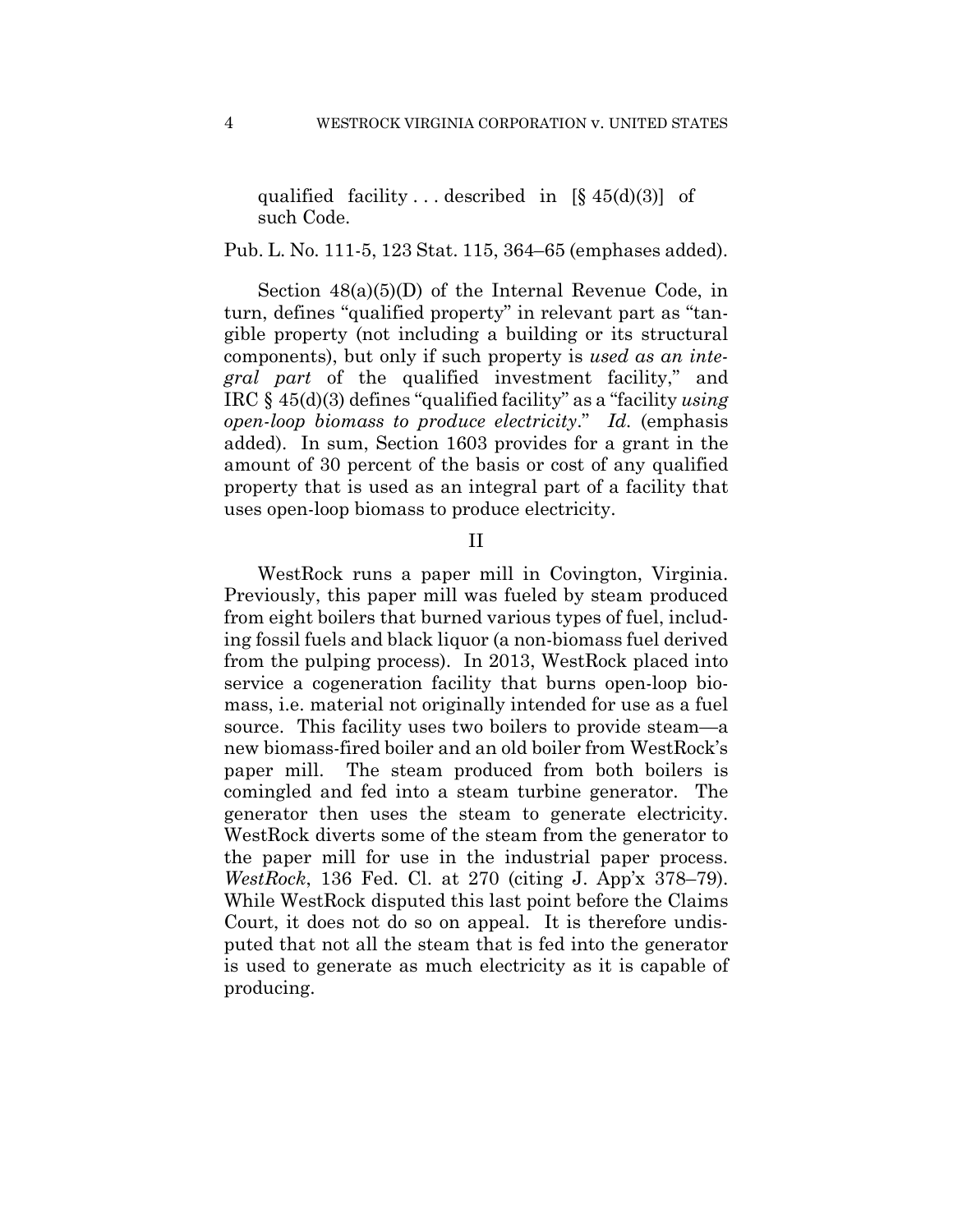On December 23, 2013, WestRock submitted a Section 1603 application to Treasury seeking payment in connection with its open-loop biomass cogeneration facility. In the application, WestRock claimed that its qualifying property cost \$286,191,571 and requested a payment of \$85,857,471—30 percent of the total claimed qualifying cost. The National Renewable Energy Laboratory ("NREL") reviewed the application and determined that WestRock's facility produced both process steam and electricity. NREL subsequently determined, based on further information provided by WestRock, that WestRock used only 49.1 percent of the energy in the steam produced at the facility to produce electricity and that fossil fuel still comprised about 0.22 percent of the total fuel used in WestRock's boiler. Accordingly, Treasury determined, "based on the information provided[,] that the energy property uses open-loop biomass to produce electricity at a value equivalent to 48.8% of the total steam and electricity produced from biomass and fossil fuel." J. App'x 722. Therefore, Treasury reduced the cost basis by 51.2 percent, and, after statutory sequestration of certain funds, awarded WestRock \$38,881,758—30 percent of the cost of what Treasury deemed qualifying property.

WestRock filed suit at the Claims Court challenging Treasury's award amount and alleging that Treasury improperly reduced the cost of the property based on use of that property. The parties filed cross motions for partial summary judgment on the issue of whether Treasury may reduce WestRock's cost basis under Section 1603(b)(2)(A)**.**  The Claims Court found, based on the statutory text, that Section 1603 provides for reimbursement of only those costs associated with electricity production at WestRock's open-loop biomass facility. The Claims Court also found that its conclusion was consistent with applicable, but nonbinding Treasury guidance, which provides for allocation of the cost basis between qualifying and non-qualifying activities. The Claims Court determined that this guidance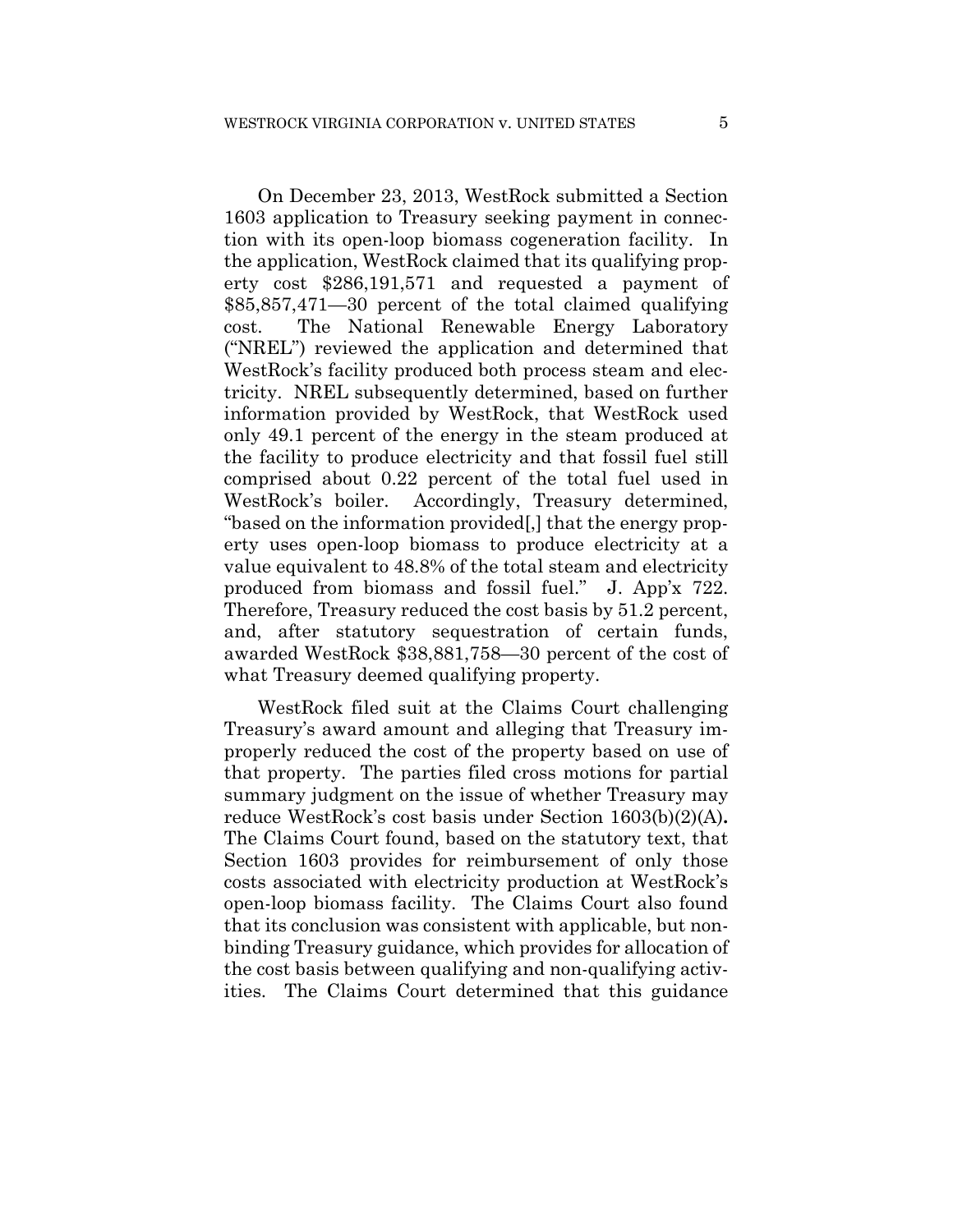should be afforded deference under *Skidmore v. Swift & Co.*, 323 U.S. 134 (1944).Accordingly, it affirmed Treasury's grant amount. WestRock appeals. We have jurisdiction under 28 U.S.C. § 1295(a)(3) (2012).

## III

Statutory interpretation is question of law that we review *de novo*. *Belkin Int'l, Inc. v. Kappos*, 696 F.3d 1379, 1381 (Fed. Cir. 2012). The Supreme Court generally interprets statutes exempting parties from taxes or providing tax deductions narrowly. *See INDOPCO, Inc. v. Comm'r*, 503 U.S. 79, 84 (1992) ("[T]his Court has noted the familiar rule that an income tax deduction is a matter of legislative grace and that the burden of clearly showing the right to the claimed deduction is on the taxpayer." (internal citations and quotations omitted)); *Helvering v. Nw Steel Rolling Mills, Inc.*, 311 U.S. 46, 49 (1940) ("It has been said many times that provisions granting special tax exemptions are to be strictly construed."). While Section 1603 is not strictly such a statute, it similarly reimburses parties in lieu of a tax credit to promote the use of clean energy resources.

The parties agree that Section 1603(b)(2)(A) provides for reimbursement of 30 percent of the cost of any qualified property—as defined in section  $48(a)(5)(D)$  of the Code that is part of a qualified facility—as defined in Section 45(d)(3) of the Code. They disagree, however, on whether Treasury may determine the basis or cost of the qualified property based on the use of that property. We conclude that Section 1603(b)(2)(A) unambiguously allows Treasury, in calculating the amount of the grant specified in the statute, to reduce the basis of qualified property in proportion to its use in a qualifying activity. The statute's plain text, underlying purpose, and legislative history support this conclusion.

By incorporating the phrase "integral part" into the definition of "qualified property," Section 1603 allows for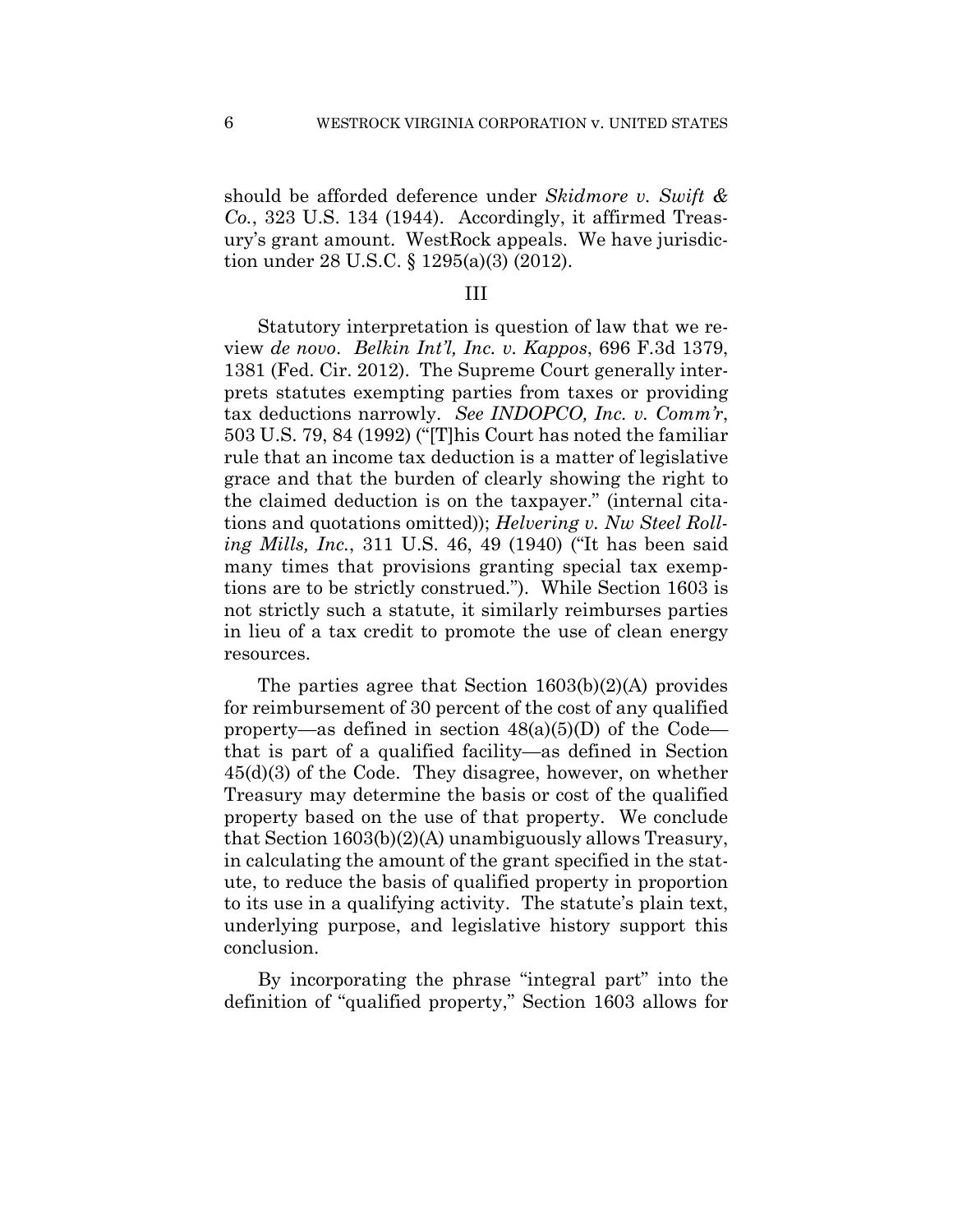reimbursement of costs associated with a qualifying activity. As noted above, section 48(a)(5)(D) of the Internal Revenue Code defines "qualified property" in relevant part as "tangible property (not including a building or its structural components), but only if such property *is used as an integral part of* the qualified investment facility." *Id.* (emphasis added).And IRC § 45(d)(3) defines a "qualified facility" as, *inter alia*, a "facility *using open-loop biomass to produce electricity*." *Id.* (emphasis added).The plain text of Section 1603 incorporates definitions from the Internal Revenue Code that make clear that the use of the property should be considered in determining the basis for purposes of computing the amount of the grant. Thus, we agree with the Claims Court that the statutory language allows for reimbursement in the amount of 30 percent of only those costs associated with producing electricity.

This reading is also supported by the purpose underlying the Recovery Act. As explained above, when enacting Section 1603, Congress intended to provide an alternative to the types of benefits provided under IRC § 48 for similar types of clean energy investments. Section 48 of the Code, like Section 1603, defines property that qualifies for an investment tax credit according to its use. *See* IRC § 48(a) (providing an "energy credit" of "30 percent in the case of" "energy property," which is defined as "equipment which uses solar energy to generate electricity, to heat or cool (or provide hot water for use in) a structure, or to provide solar process heat, excepting property used to generate energy for the purposes of heating a swimming pool.").

In administering IRC § 48, Treasury promulgated regulations that similarly allocate the cost of the property according to use of that property. For example, Treas. Reg. 1.48-9(e) defines "wind energy property" as equipment "that performs a function described in paragraph (e)(2)," which, in turn, limits the tax credit to equipment that "[u]ses wind energy to heat or cool, or provide hot water for use in, a building or structure" or "[u]ses wind energy to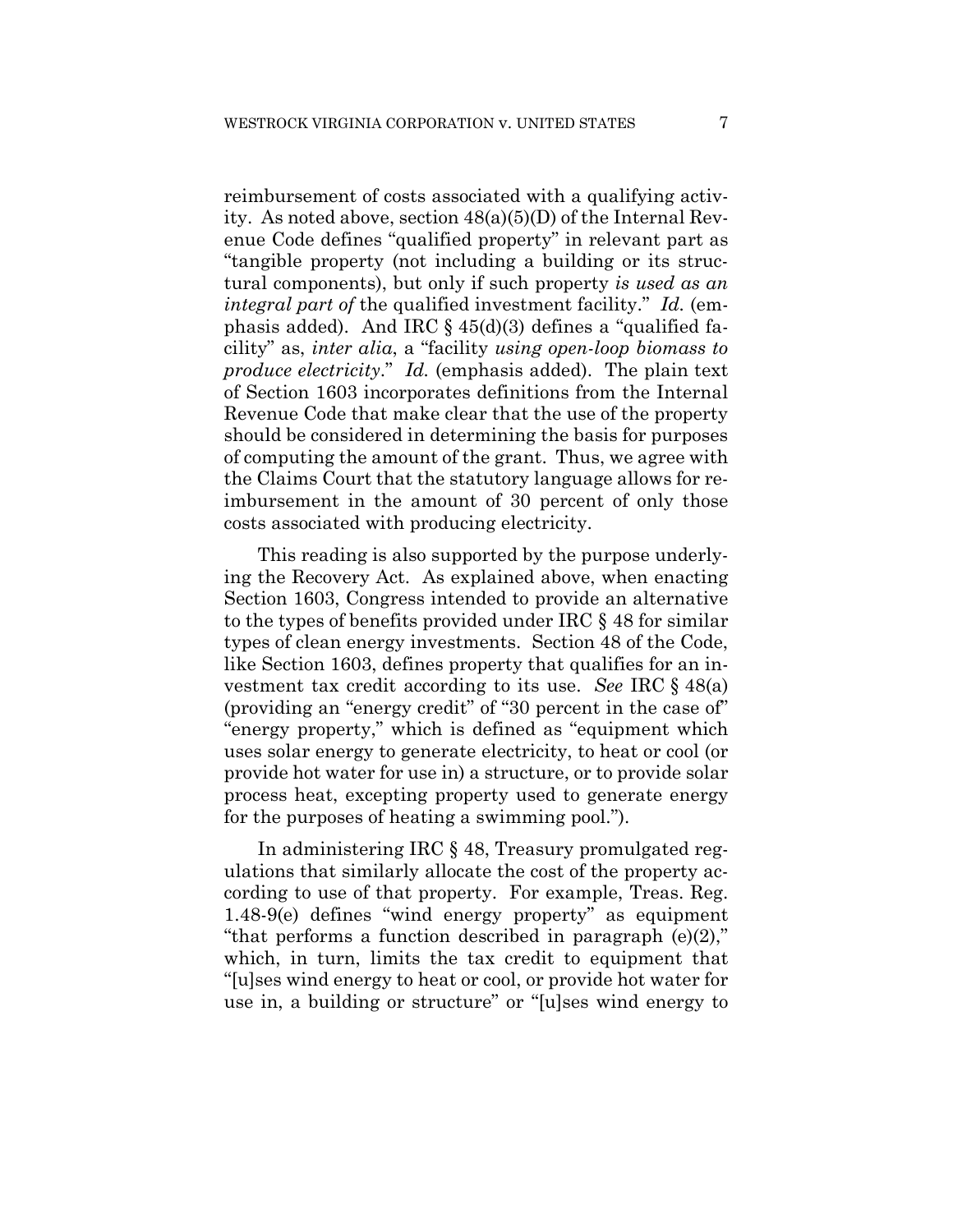generate electricity." Similarly, Treas. Reg. § 1.48-9(d)(4) states that "[p]ipes and ducts that are used to carry both energy derived from solar energy and energy derived from other sources" are eligible for tax credit as solar energy property "only to the extent of their basis or cost allocable to their use of solar energy during an annual measuring period." Finally, Treasury Regulation § 1.48-9(d)(8) includes examples of equipment that qualify as solar energy property. These examples similarly reduce the cost or basis of the property according to an allocation of its uses. Specifically, one example notes that certain equipment that "serve the oil-fired water heater as well as the solar energy equipment" qualify for the tax credit "only to the extent of eighty percent of their cost or basis," i.e. "the portion allocable to use of solar energy." *Id.* Thus, Treasury's regulations administering the investment tax credit under IRC § 48 allocate the cost or basis similar to how Treasury allocated the cost or basis under Section 1603 here—that is, based on what Treasury deems are qualifying activities under the statute.

Because Congress legislated against this regulatory backdrop when it enacted Section 1603 and because Section 1603 provides a cash grant *in lieu* of a tax credit under IRC § 48, we conclude that Congress intended that Treasury award grants under Section 1603 similar to how it has always awarded tax credits under Section 48—i.e., by fairly allocating the basis according to the use of that property. *See Gazelle v. Shulkin*, 868 F.3d 1006, 1011 (Fed. Cir. 2017) ("Congress 'legislate[s] against the backdrop of existing law.'" (citation omitted)). Indeed, in the legislative history accompanying the Recovery Act, Congress stated that "[i]t is intended that the grant provision mimic the operation of the credit under section 48." H.R. Rep. No. 111-16 at 621. Thus, as the government notes, while Congress provided another *form* of subsidy to owners of open-loop biomass facilities when it enacted the Recovery Act—a lump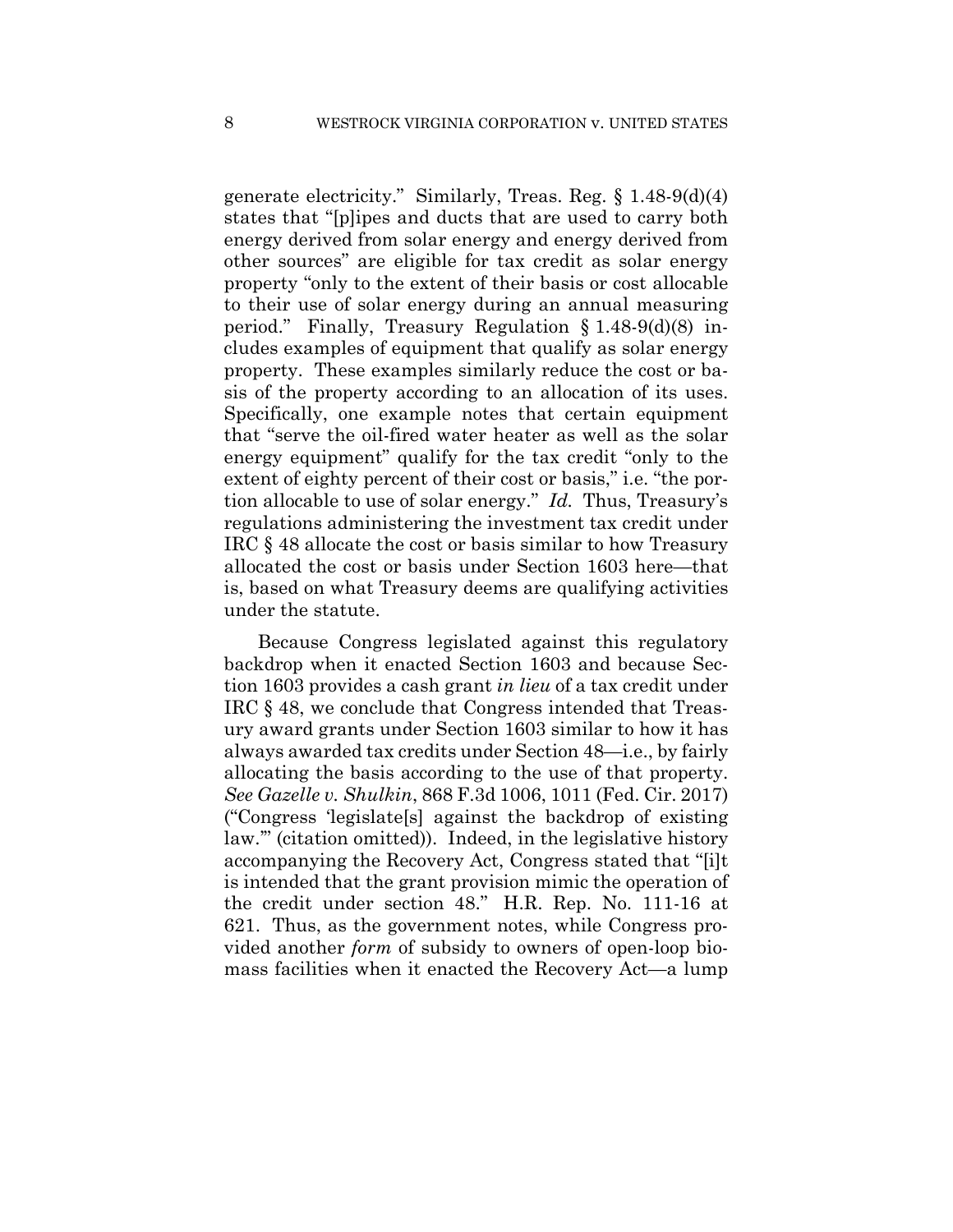sum cash grant rather than a lump sum investment tax credit—it did not change *what* it was subsidizing.

Finally, our interpretation finds support in the legislative history. A conference report accompanying the Act explains, when discussing the relevant portion of Section 1603, that the statute provides for a grant payment for property that is "an electricity producing facility." H.R. Rep. No. 111-16, at 620–21 (Feb. 12, 2009) (Conf. Rep.). It further states that:

An income tax credit is allowed for the *production of electricity* from qualified energy resources at qualified facilities (the "renewable electricity production credit"). Qualified energy resources comprise . . . open-loop biomass . . . . Qualified facilities are, generally, facilities that *generate electricity* using qualified energy resources.

*Id.* at 620 (emphasis added). These statements from the legislative history illuminate Congress's intent when enacting the statute. Specifically, they demonstrate that Congress intended to promote the use of clean energy resources *for the production of electricity*. This is consistent with the plain text of the statute and lends further support to the government's reading.

WestRock argues that, while the statute establishes that a qualified facility must use open-loop biomass to produce electricity, it does not allow Treasury to allocate cost based on the percentage of steam used to actually produce electricity. According to WestRock, once it has been established that the qualified property uses biomass to produce electricity, Treasury must blindly reimburse WestRock for 30 percent of the total cost of that property. We disagree. Not only does this read out the phrase "integral part" from the Internal Revenue Code, it also produces an absurd result. Under WestRock's reading of the statute, any owner that uses its property to produce even a small amount of electricity would be reimbursed for 30 percent of the cost of